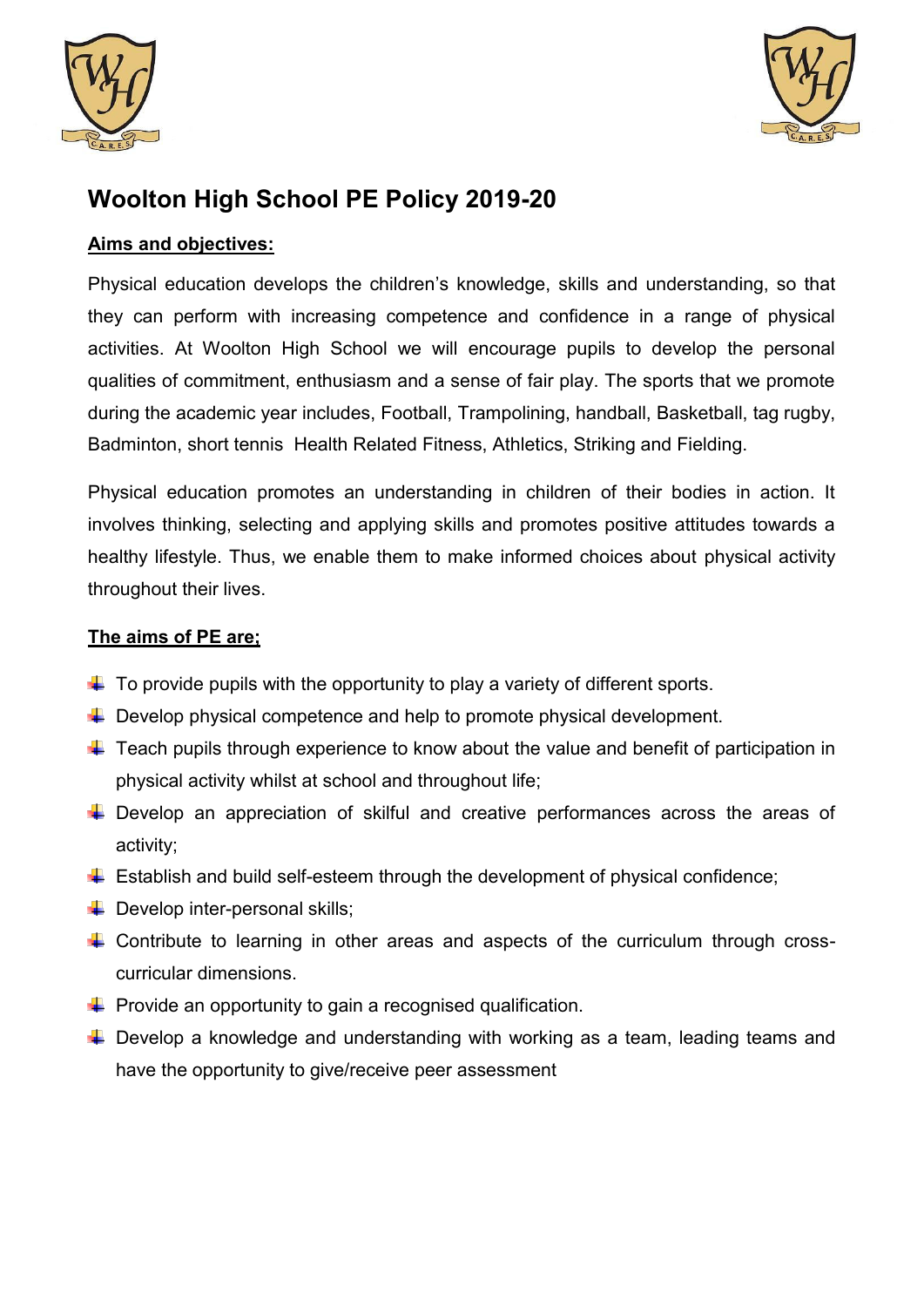## **Teaching and learning style**

There are a variety of teaching and learning styles in PE lessons. Our principal aim is to develop the children's knowledge, skills and understanding and we do this through a mixture of whole-class teaching and individual/group activities.

## **PE Curriculum planning**

PE is a foundation subject in the National Curriculum. The SOW has been developed to suit the needs of the pupils of Woolton High School.

The long-term plan maps out the PE activities covered in each term during the key stage.

We plan the PE activities so that they build upon the prior learning of the children. While there are opportunities for children of all abilities to develop their skills, knowledge and understanding in each activity area, there is planned progression built into the scheme of work, so that the children are increasingly challenged as they move up through the school.

## *At Key stage 3*

In Yr7, 8 and 9 Pupils are base line assessed at the beginning of the year, they are then set a target grade to aim and achieve by the end of the academic year. Pupils are assessed using formative and summative assessment at the end of the sport which is approx. three weeks.

## *At Key stage 4:*

Pupils are given the opportunity to complete a Cambridge National Certificate in Sports Science. This qualification is run through OCR and is equivalent to GCSE level work.

The Qualification is broken down into 4 units, 3 of which are internally verified, and one is externally verified through an exam. These units are assessed through various way alongside recommendations from OCR. (Information is available through the OCR website.)

Physical Education at Woolton High School will also adhere to the schools policies for inclusion and equality of opportunities for all pupils. Teaching and learning in the subject will always promote equality of opportunity, regardless of race, ability or beliefs with a fundamental goal of providing access to learning for every pupil, regardless of individual background or needs.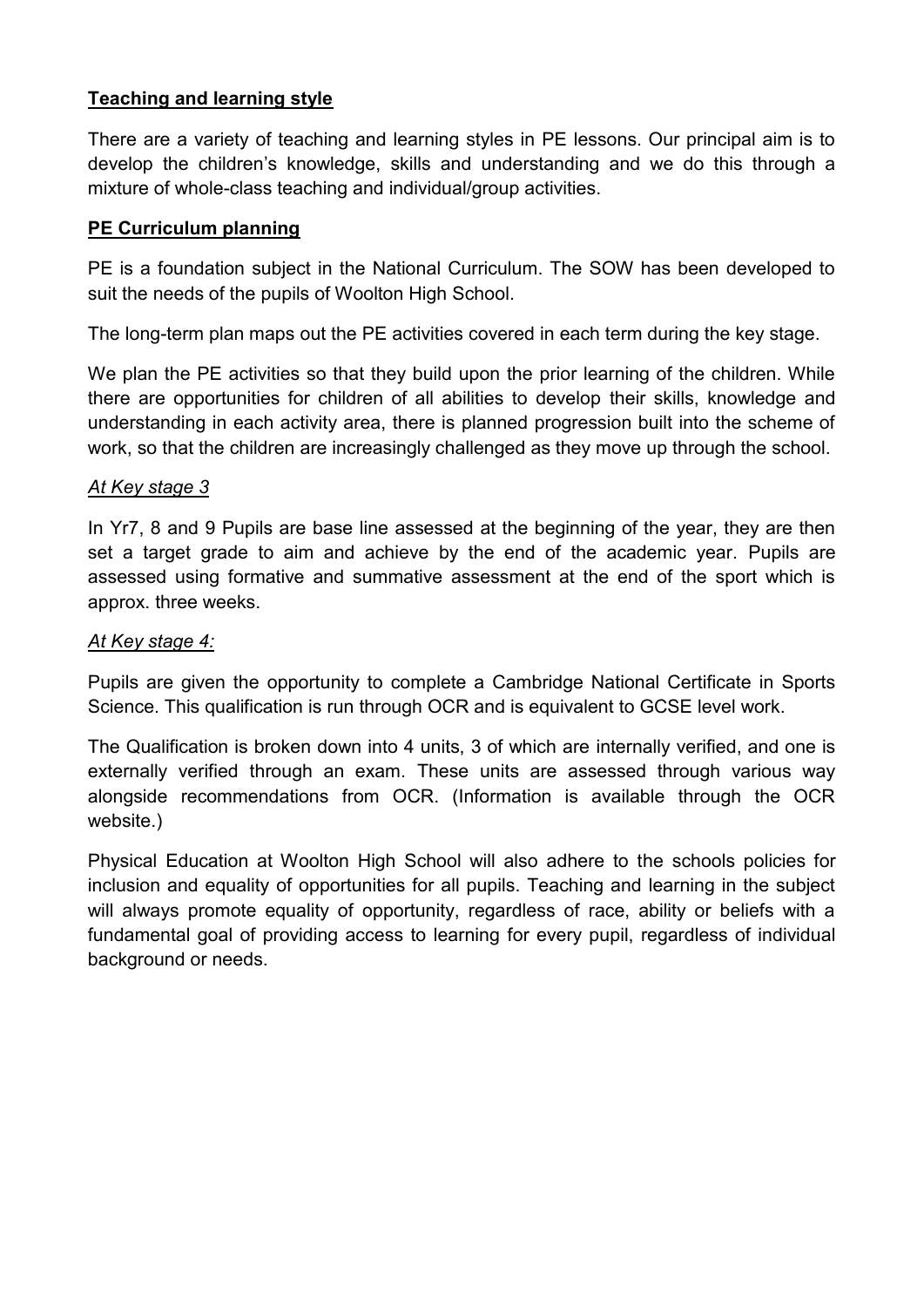## **Contribution of PE to teaching in other curriculum areas**

## *English*

 PE contributes to the teaching of English in our school by encouraging children to describe what they have done and to discuss how they might improve their performance.(speaking and listening) spelling key terms.

## *Personal, social and health education (PSHE) and citizenship:*

 PE contributes to the teaching of personal, social and health education and citizenship. Children learn about the benefits of exercise and healthy eating, and how to make informed choices about these things.

## *Spiritual, moral, social and cultural development.*

The teaching of PE offers opportunities to support the social development of our children through the way we expect them to work with each other in lessons. Groupings allow children to work together and give them the chance to discuss their ideas and performance. Their work in general enables them to develop a respect for other children's levels of ability and encourages them to co-operate across a range of activities and experiences. Children learn to respect and work with each other, and develop a better understanding of themselves and of each other.

PE are aiming to use the culture of sports around the world to introduce our pupils to sports that our country may not been associated with. This gives pupils the opportunity to experience new things and new sports.

#### **Assessment and recording**

Children's work in PE is assessed by observing them working during lessons. Pupil's progress is monitored through the stages of learning on a lesson by lesson basis. Stages of learning also enable the pupils to be able to self-assess and naturally inform them of how to progress onto the next stage of learning.

#### **Resources**

There is a wide range of resources to support the teaching of PE across the school. The new facilities (sports hall, MUGA, pitch, fitness suite and grass area) enable pupils to participate in a wide range of sports throughout the academic year. All PE equipment is accessible to the pupils under adult supervision.